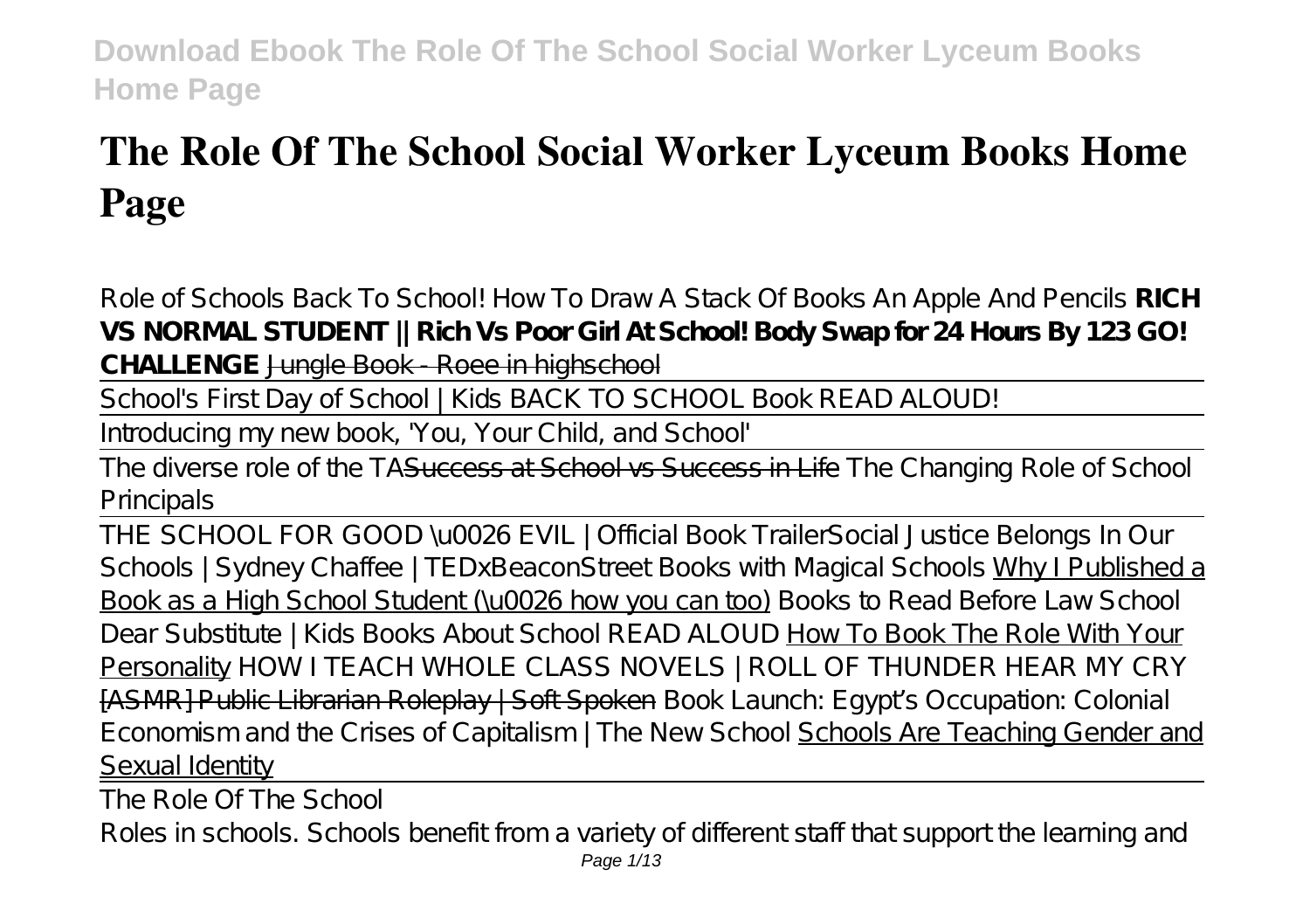welfare of pupils. In addition to the main teacher in each classroom, there are many other jobs inside and outside of lessons that contribute to how a school runs and how pupils learn. These jobs are typically called support roles, and make up half of the workforce in schools.

Roles in schools The Role of Schools. The promotion of healthy diets and physical activity in school is essential to fight the childhood obesity epidemic. Because children and adolescents spend a significant time of their young lives in school, the school environment is an ideal setting to acquire knowledge and skills about healthy choices and to increase physical activity levels.

WHO | The Role of Schools The role of schools. Page Content. A school that engages their whole school community to address the problem of bullying is much more likely to succeed in preventing bullying. School leaders and leadership teams have a vital role in shaping the culture of a school and ensuring that effective policies, procedures and strategies are in place for responding to bullying and unacceptable behaviour.

The role of schools - Department of Education and Training Planning the strategic direction of the school. Overseeing financial performance of the school Page 2/13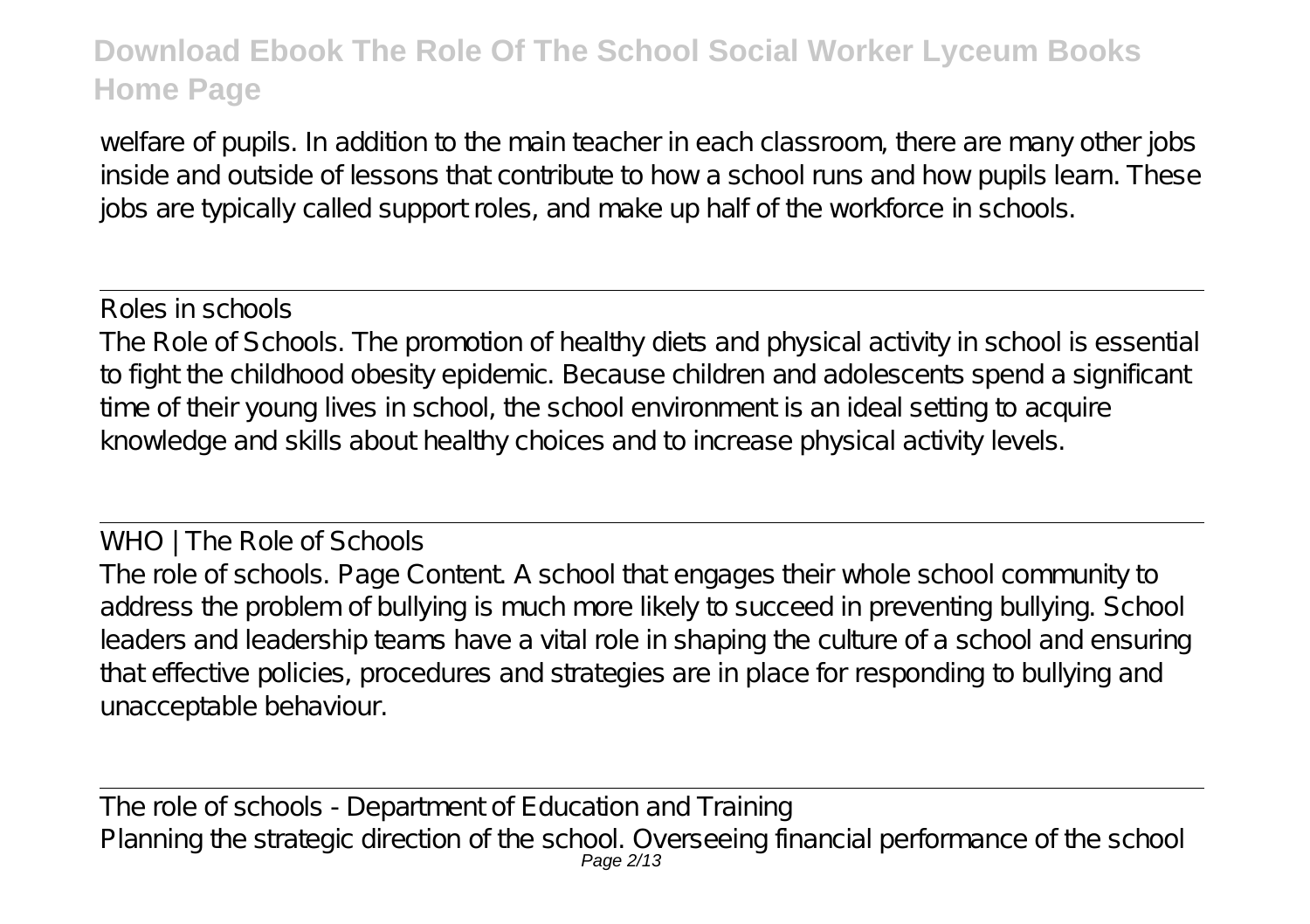and ensuring money is well spent. Holding the headteacher or school leadership to account. The governor role is strategic rather than operational. Governors don't get involved with the day to day running of a school, instead supporting and challenging the school's leadership team to drive school improvement.

About the role | Governors for Schools Governors work together to provide independent oversight of the management and operation of a school, with the aim of improving the quality of education provided and raising standards. A school's governing body does not run the school on a day-to-day basis; this is the job of the Head Teacher and other senior staff.

The Role of a School Governor - Governors for Schools From a purely financial viewpoint the school is a business; the largest schools may have a budget of £10 million and a workforce of 350 or more. Even very small community schools still under the auspices of the Local Authority have a responsibility to function as a 'going concern' in business terms.

Guest post: Strategic planning and the role of the school ... To make an important contribution to education by supporting the school community, its staff Page 3/13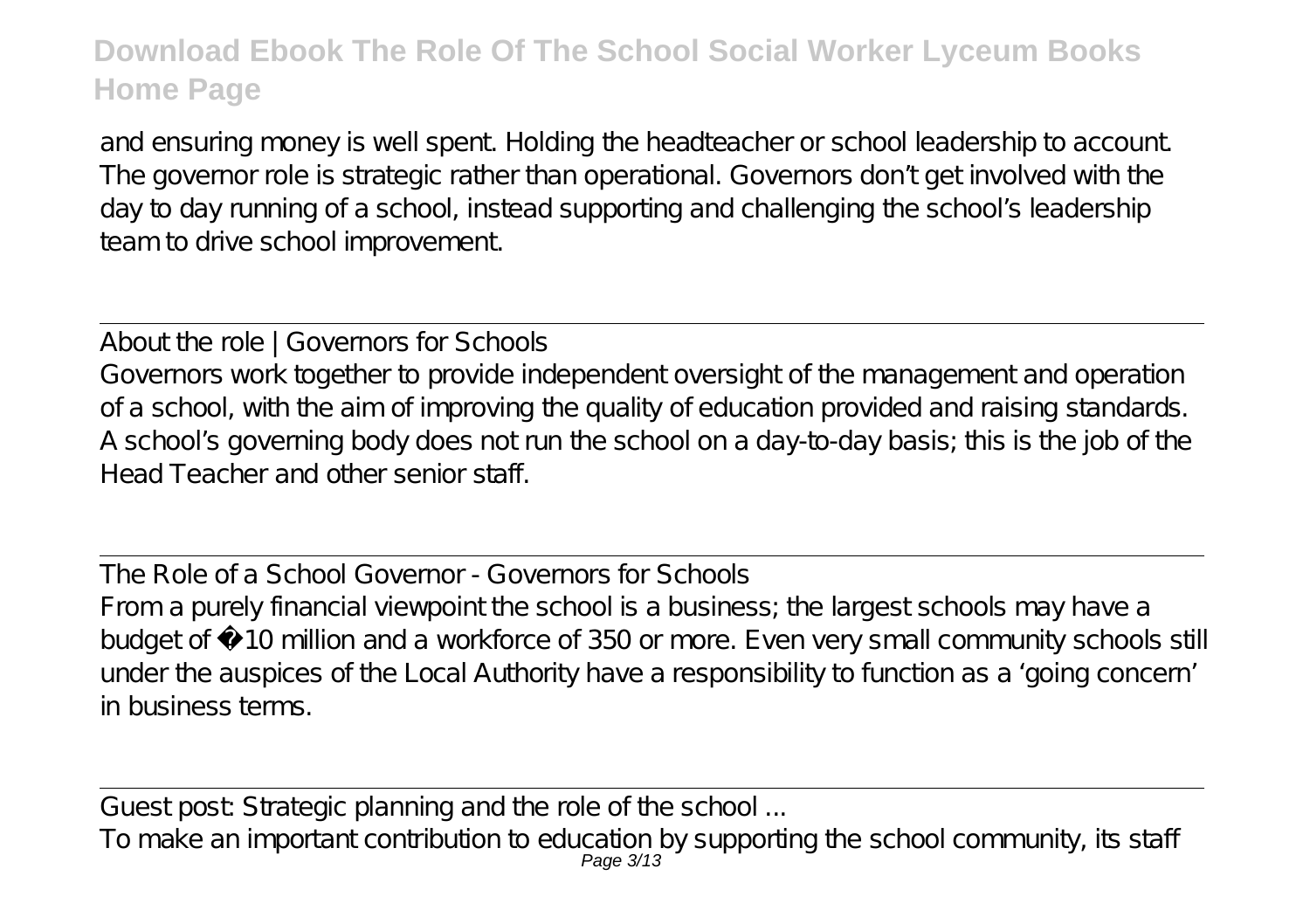and pupils and helping to raise standards of education. To experience rewarding and challenging...

Swansea - The role of a school governor School nurses work across education and health, providing a link between school, home and the community. The school nurse's day-to-day role varies greatly from area to area, and depending on the type of school. Typically, it includes: carrying out health assessments; home visits to families in need

School nurse | Health Careers The role of school support staff Statistical analysis and research about the role of school support staff in the education system in England. Published 27 October 2011

The role of school support staff - GOV.UK Governors or trustees set the aims and objectives for the school or group of schools and set the policies and targets for achieving those aims and objectives. They monitor and evaluate the progress the school is making and act as a source of challenge and support to the headteacher. In action, this means: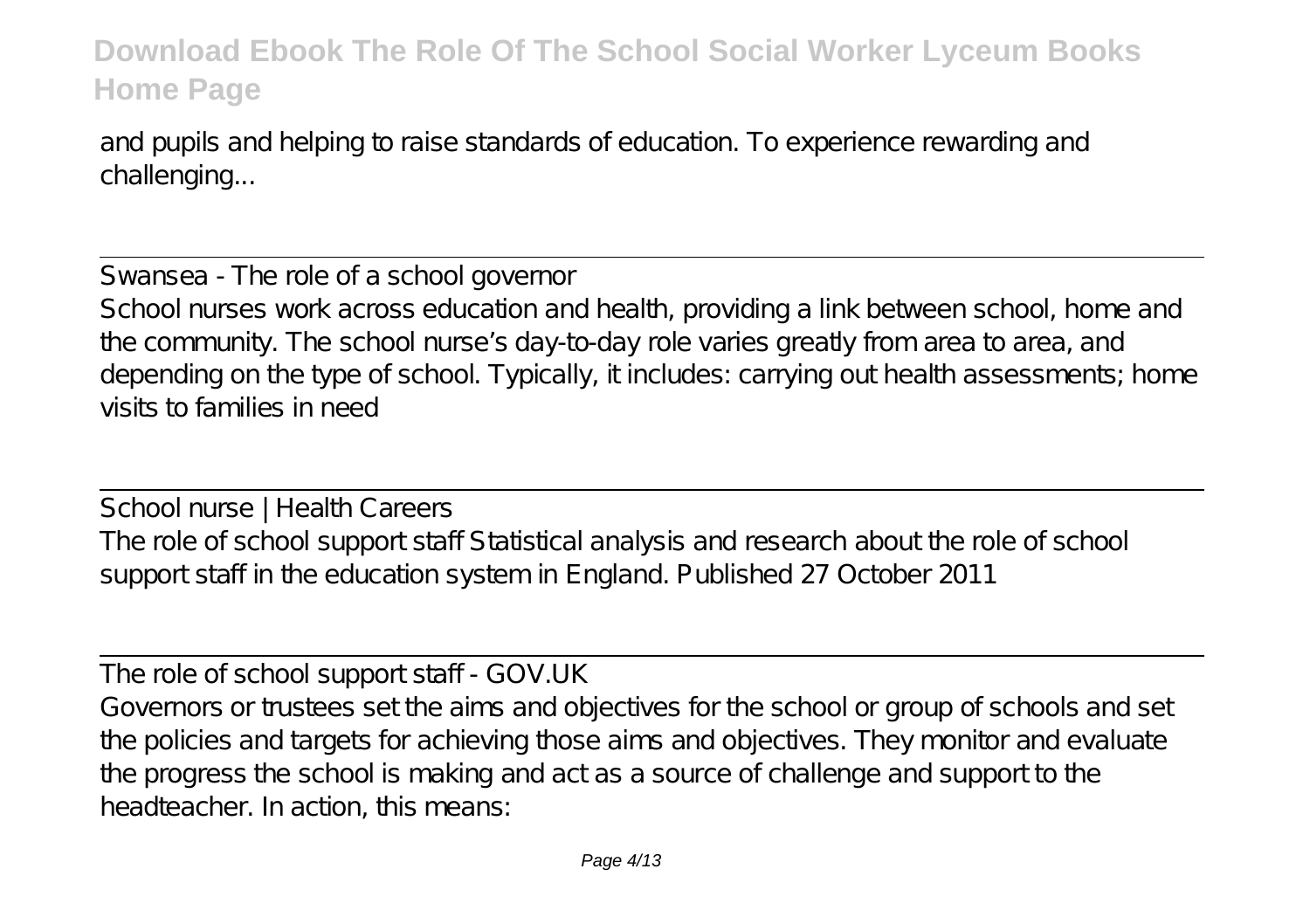Be a school governor or trustee | National Governance ...

The Role of the Forest School Leader in Promoting a Childs Social and Emotional Development. The 'natural flight of steps' pictured in my earlier post illustrates the hoped for progression in a child taking part in Forest Schools from a disinterest and poor understanding of nature or worse a fear of nature to a good understanding of the natural world.

Bushcraft Education : The Role of the Forest School Leader ...

In state schools they have three main functions: of: Giving the school a clear vision, ethos and strategic direction. Holding the headteacher to account for the educational performance of the school and its pupils. Overseeing the financial performance of the school and making sure its money is well spent.

School governor - Wikipedia

As a profession and a role, school business managers are becoming increasingly valuable to the senior leadership team and to the school's strategy. Although the government advises that having a skilled school business manager who takes on a leadership role is key to an efficient school , some business managers are not yet accepted onto senior leadership teams.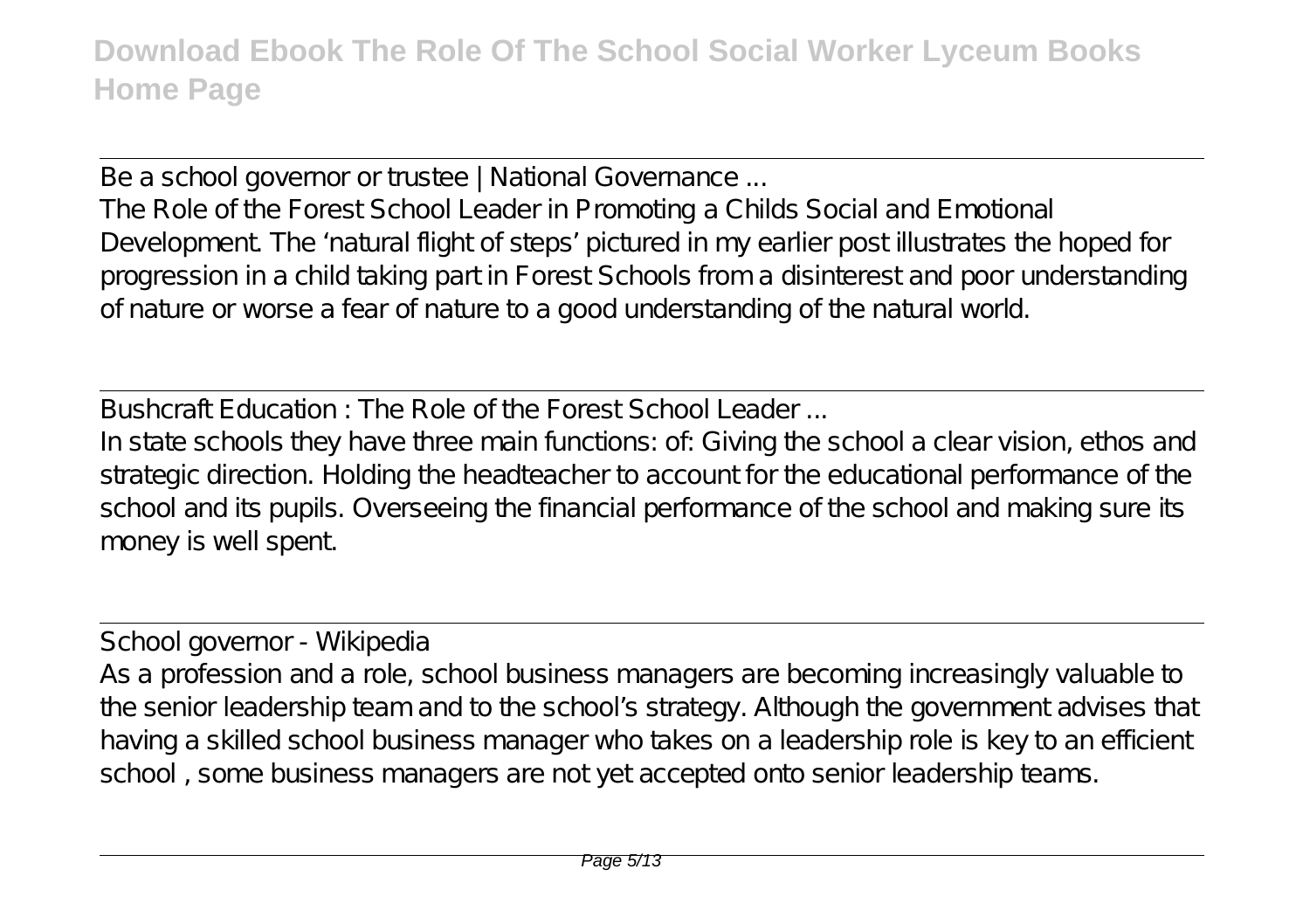The ever-changing role of the school business manager ...

The school principal is responsible for the day-to-day management of the school and is accountable to the board. In carrying out its functions, the board must. Follow the Ministerial policies. Support the ethos of the school and be accountable to the patron for this.

Boards of management in primary schools Parent and school's each bring unique strengths to education of children. They are a team. They each have strengths, weaknesses-neither of our can do the job alone. Respect must be the basis of our relationship.

The Role Of Parents In School Education Essay Maximising the school nursing team contribution to the public health of school-aged children PDF, 443KB, 39 pages Promoting emotional wellbeing and positive mental health of children and young ...

School nursing: public health services - GOV.UK Education is a cultural affair. Waldorf schools pursue a holistic, child-centered ideal; to maintain and engender creative capacities within children. It does this via art -not that the goal is to be an art school, but to permeate the curriculum with artistic activity.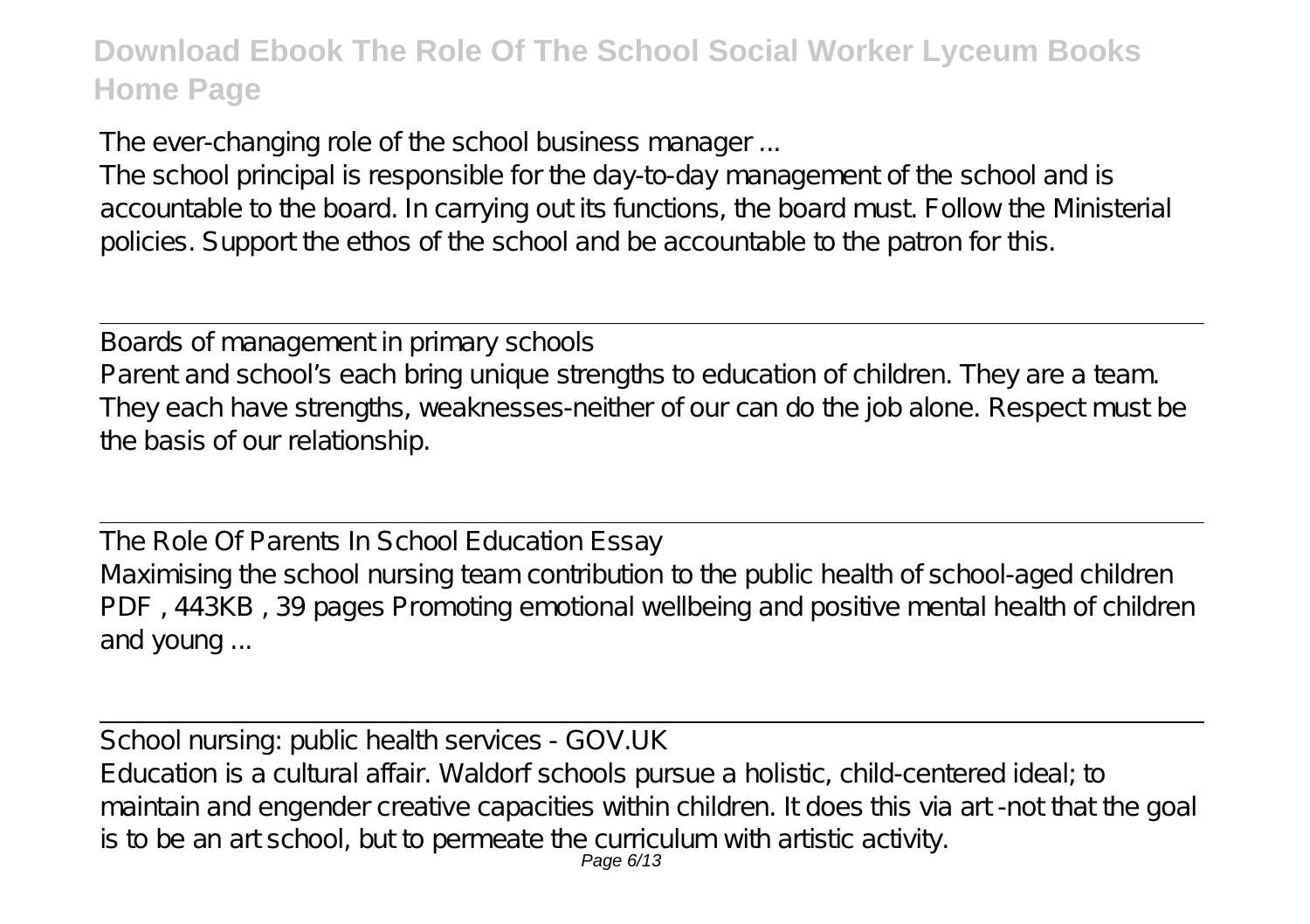The Role of the Teacher-Artist in the Seven Fold Waldorf ...

Social care staff have an important role in supporting the education of children in care (CiC), and this is true whether you support the child or the carer. Social workers should familiarise themselves with the DfE's statutory guidance produced in February 2018 Promoting the education of looked after children. School or education setting places

*Role of Schools Back To School! How To Draw A Stack Of Books An Apple And Pencils* **RICH VS NORMAL STUDENT || Rich Vs Poor Girl At School! Body Swap for 24 Hours By 123 GO! CHALLENGE** Jungle Book - Roee in highschool

School's First Day of School | Kids BACK TO SCHOOL Book READ ALOUD!

Introducing my new book, 'You, Your Child, and School'

The diverse role of the TASuccess at School vs Success in Life The Changing Role of School Principals

THE SCHOOL FOR GOOD \u0026 EVIL | Official Book Trailer*Social Justice Belongs In Our Schools | Sydney Chaffee | TEDxBeaconStreet* Books with Magical Schools Why I Published a Book as a High School Student (\u0026 how you can too) *Books to Read Before Law School Dear Substitute | Kids Books About School READ ALOUD* How To Book The Role With Your Personality *HOW I TEACH WHOLE CLASS NOVELS | ROLL OF THUNDER HEAR MY CRY* Page 7/13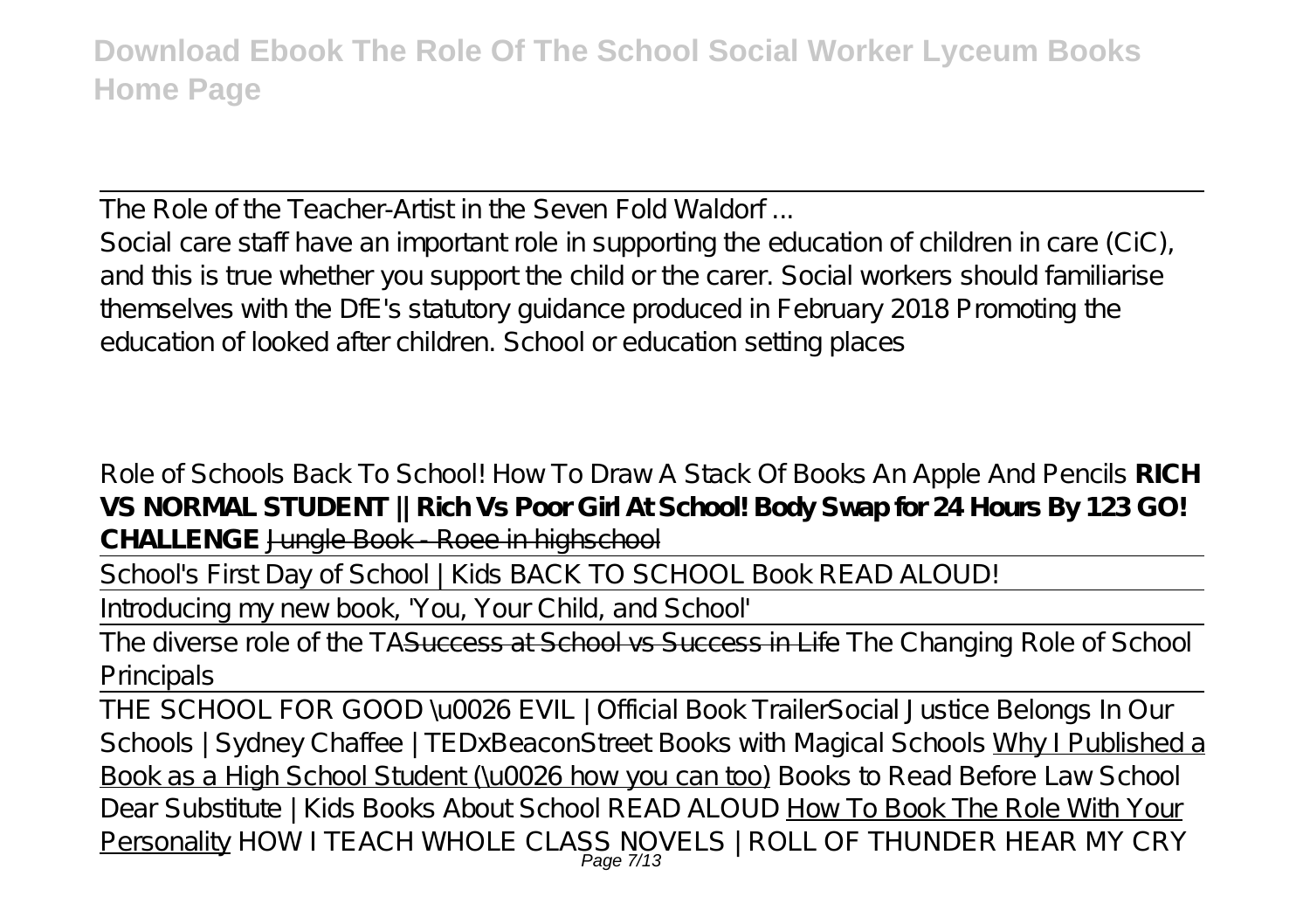[ASMR] Public Librarian Roleplay | Soft Spoken Book Launch: Egypt's Occupation: Colonial Economism and the Crises of Capitalism | The New School Schools Are Teaching Gender and Sexual Identity

The Role Of The School

Roles in schools. Schools benefit from a variety of different staff that support the learning and welfare of pupils. In addition to the main teacher in each classroom, there are many other jobs inside and outside of lessons that contribute to how a school runs and how pupils learn. These jobs are typically called support roles, and make up half of the workforce in schools.

Roles in schools The Role of Schools. The promotion of healthy diets and physical activity in school is essential to fight the childhood obesity epidemic. Because children and adolescents spend a significant time of their young lives in school, the school environment is an ideal setting to acquire knowledge and skills about healthy choices and to increase physical activity levels.

WHO | The Role of Schools The role of schools. Page Content. A school that engages their whole school community to address the problem of bullying is much more likely to succeed in preventing bullying. School leaders and leadership teams have a vital role in shaping the culture of a school and ensuring that effective policies, procedures and strategies are in place for responding to bullying and Page 8/13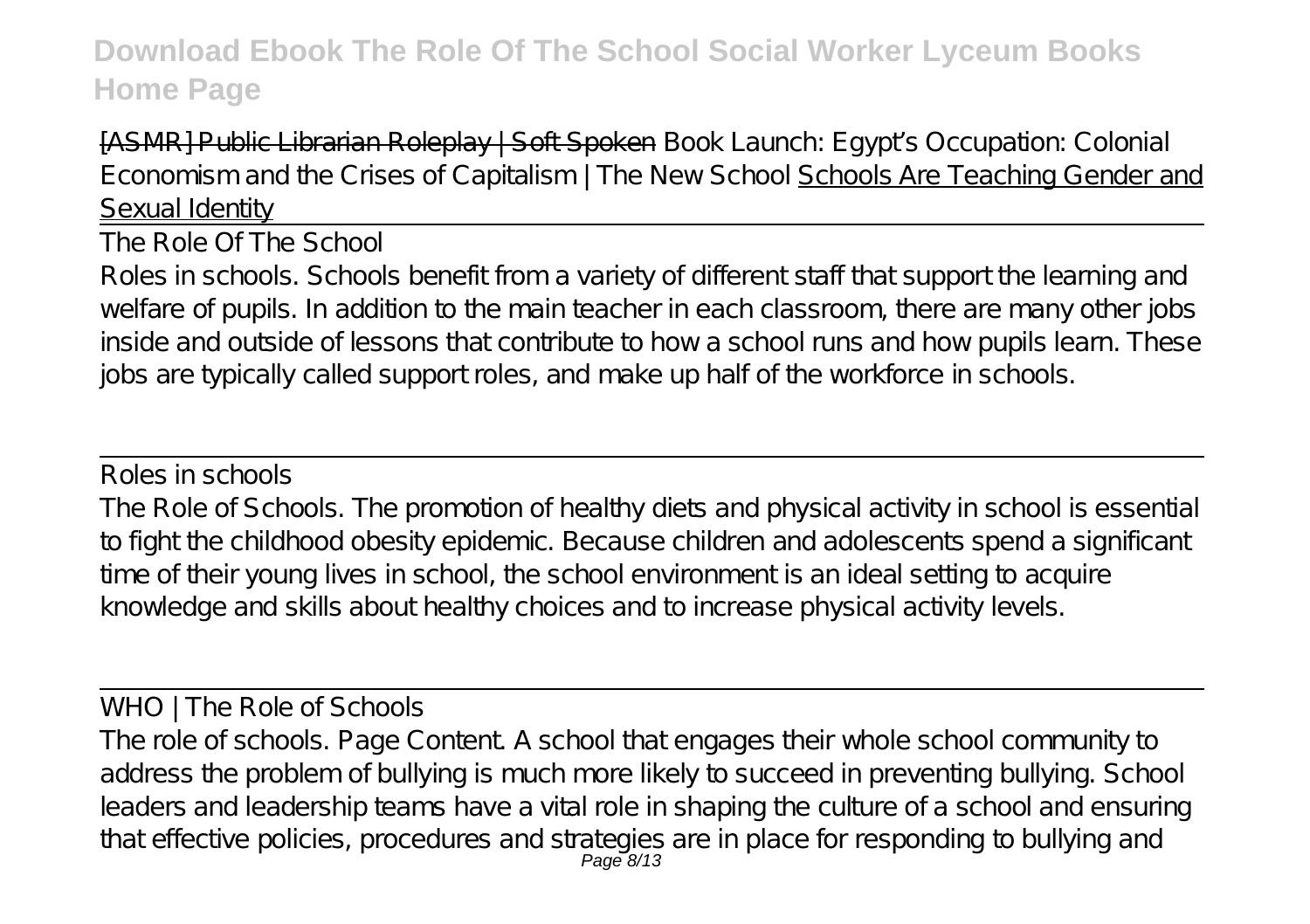unacceptable behaviour.

The role of schools - Department of Education and Training Planning the strategic direction of the school. Overseeing financial performance of the school and ensuring money is well spent. Holding the headteacher or school leadership to account. The governor role is strategic rather than operational. Governors don't get involved with the day to day running of a school, instead supporting and challenging the school's leadership team to drive school improvement.

About the role | Governors for Schools Governors work together to provide independent oversight of the management and operation of a school, with the aim of improving the quality of education provided and raising standards. A school's governing body does not run the school on a day-to-day basis; this is the job of the Head Teacher and other senior staff.

The Role of a School Governor - Governors for Schools From a purely financial viewpoint the school is a business; the largest schools may have a budget of £10 million and a workforce of 350 or more. Even very small community schools still under the auspices of the Local Authority have a responsibility to function as a 'going concern' Page 9/13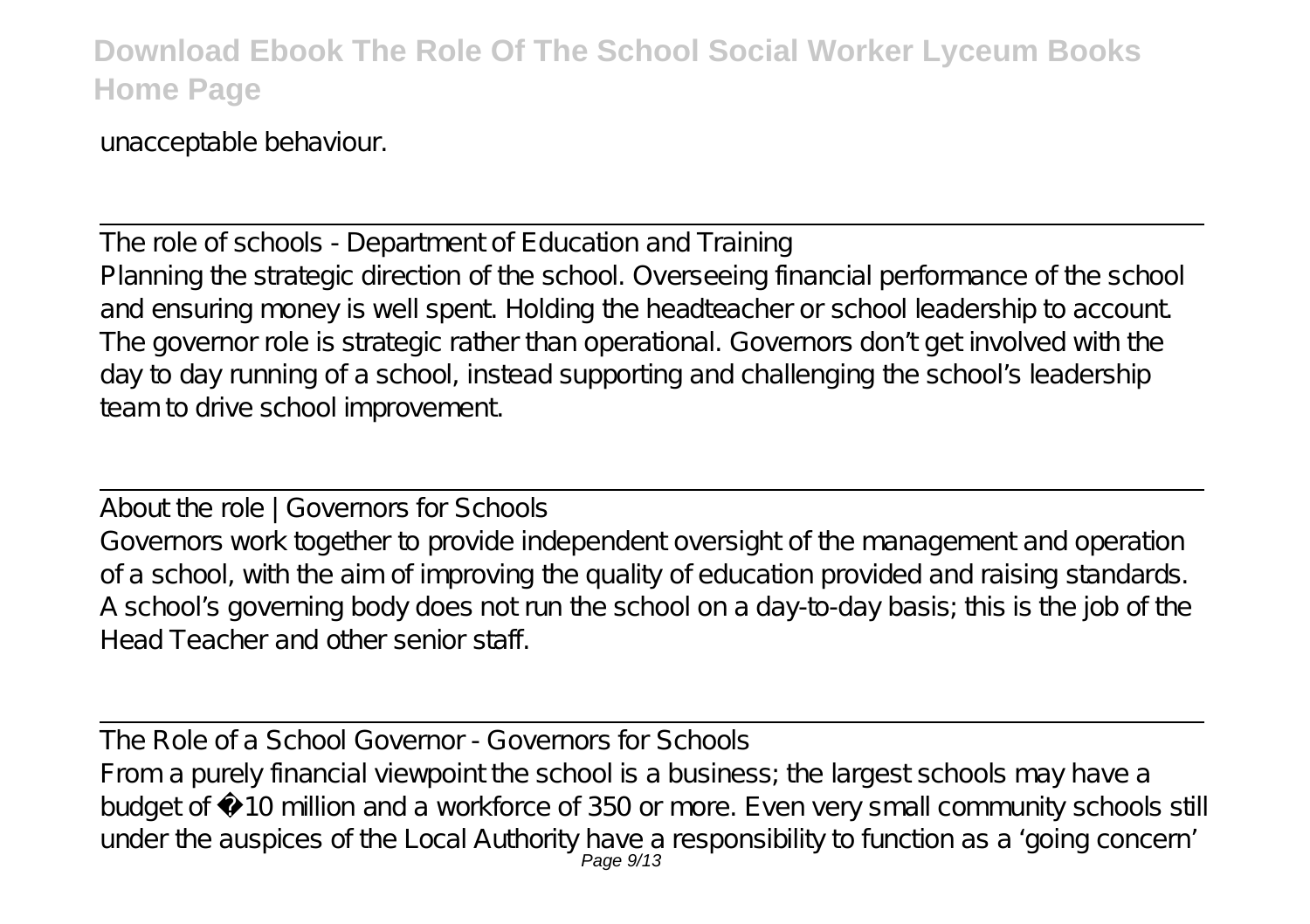in business terms.

Guest post: Strategic planning and the role of the school ...

To make an important contribution to education by supporting the school community, its staff and pupils and helping to raise standards of education. To experience rewarding and challenging...

Swansea - The role of a school governor School nurses work across education and health, providing a link between school, home and the community. The school nurse's day-to-day role varies greatly from area to area, and depending on the type of school. Typically, it includes: carrying out health assessments; home visits to families in need

School nurse | Health Careers The role of school support staff Statistical analysis and research about the role of school support staff in the education system in England. Published 27 October 2011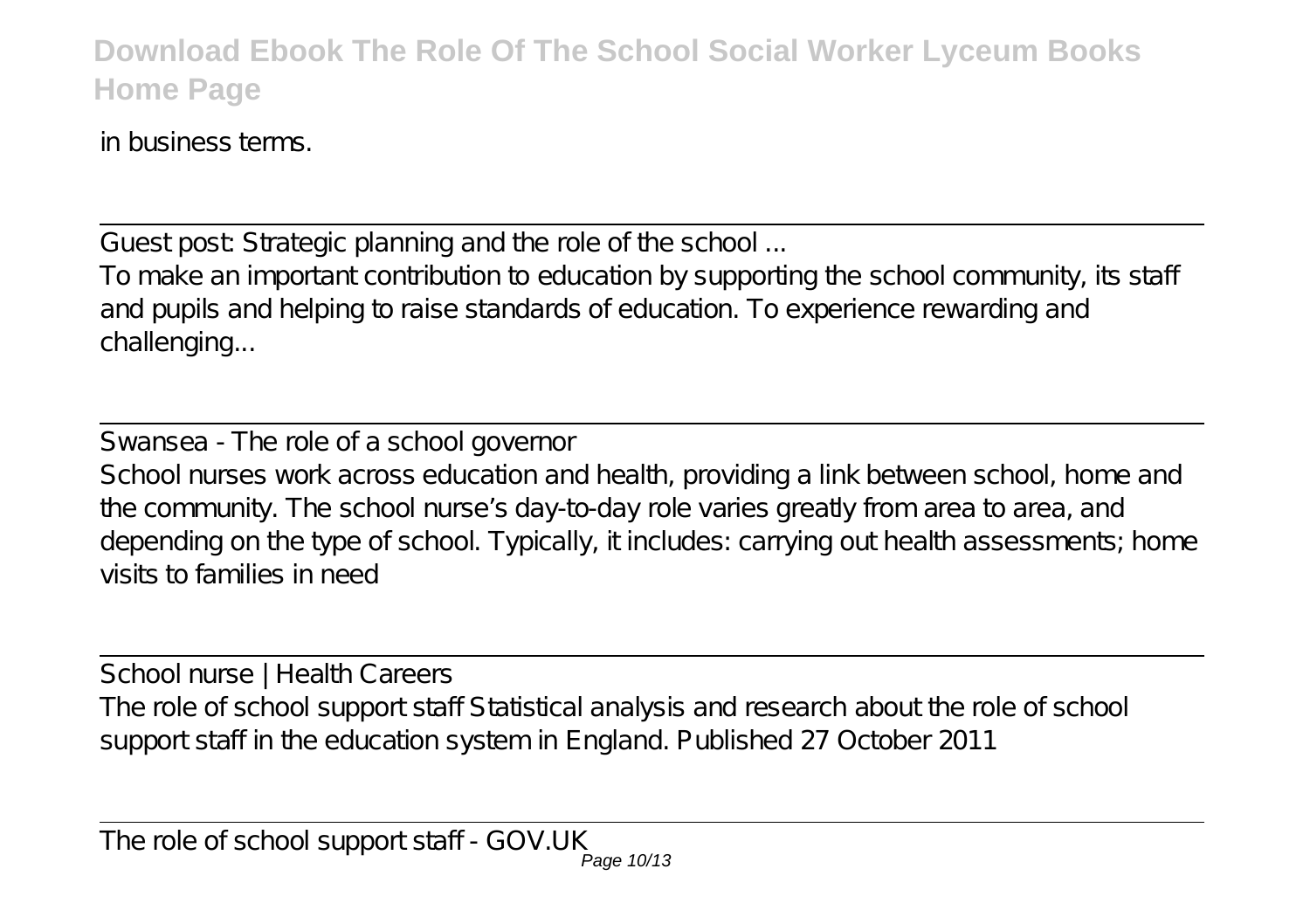Governors or trustees set the aims and objectives for the school or group of schools and set the policies and targets for achieving those aims and objectives. They monitor and evaluate the progress the school is making and act as a source of challenge and support to the headteacher. In action, this means:

Be a school governor or trustee | National Governance ...

The Role of the Forest School Leader in Promoting a Childs Social and Emotional Development. The 'natural flight of steps' pictured in my earlier post illustrates the hoped for progression in a child taking part in Forest Schools from a disinterest and poor understanding of nature or worse a fear of nature to a good understanding of the natural world.

Bushcraft Education : The Role of the Forest School Leader ...

In state schools they have three main functions: of: Giving the school a clear vision, ethos and strategic direction. Holding the headteacher to account for the educational performance of the school and its pupils. Overseeing the financial performance of the school and making sure its money is well spent.

School governor - Wikipedia As a profession and a role, school business managers are becoming increasingly valuable to<br>Page 11/13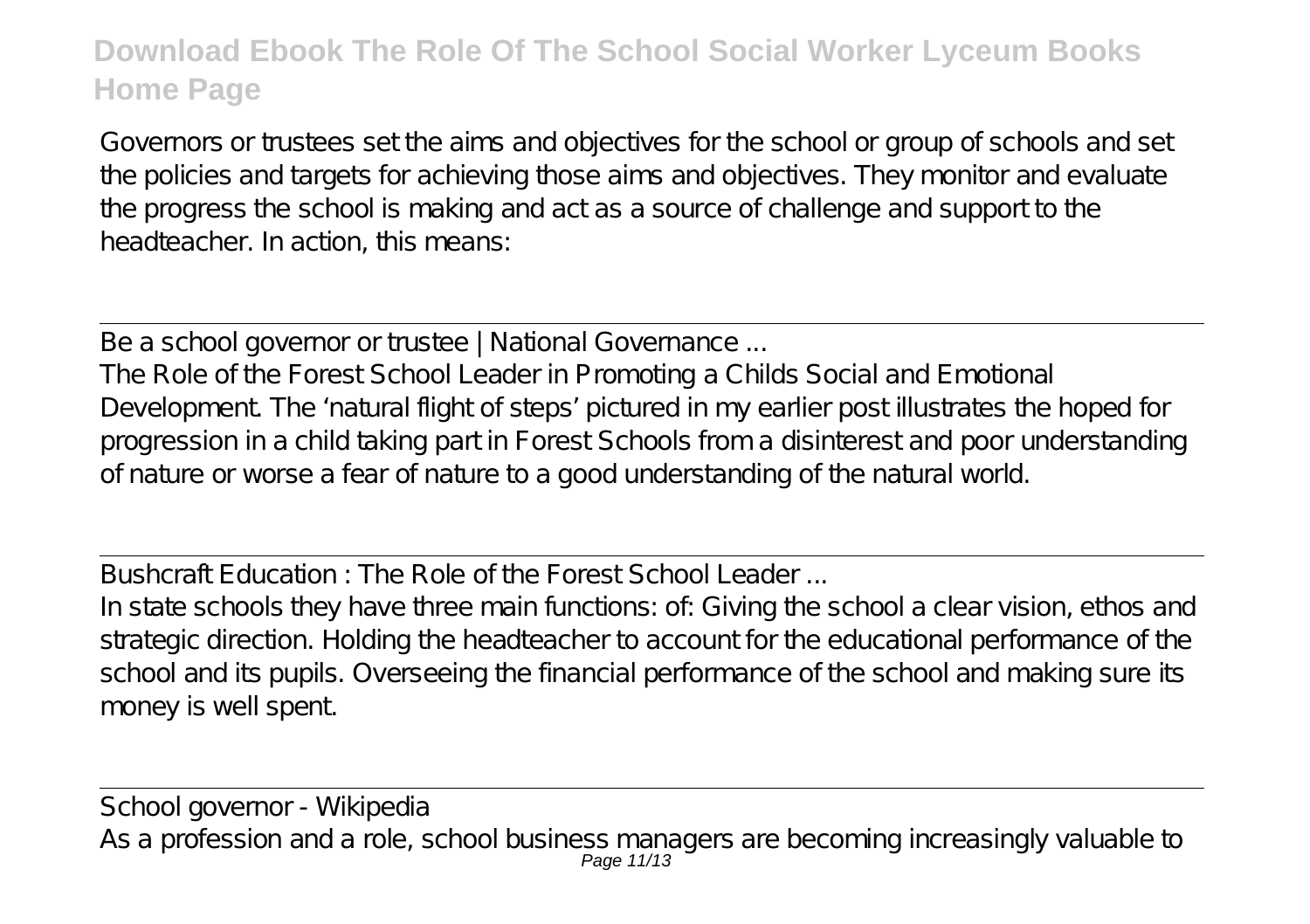the senior leadership team and to the school's strategy. Although the government advises that having a skilled school business manager who takes on a leadership role is key to an efficient school , some business managers are not yet accepted onto senior leadership teams.

The ever-changing role of the school business manager ...

The school principal is responsible for the day-to-day management of the school and is accountable to the board. In carrying out its functions, the board must. Follow the Ministerial policies. Support the ethos of the school and be accountable to the patron for this.

Boards of management in primary schools Parent and school's each bring unique strengths to education of children. They are a team. They each have strengths, weaknesses-neither of our can do the job alone. Respect must be the basis of our relationship.

The Role Of Parents In School Education Essay Maximising the school nursing team contribution to the public health of school-aged children PDF , 443KB , 39 pages Promoting emotional wellbeing and positive mental health of children and young ...